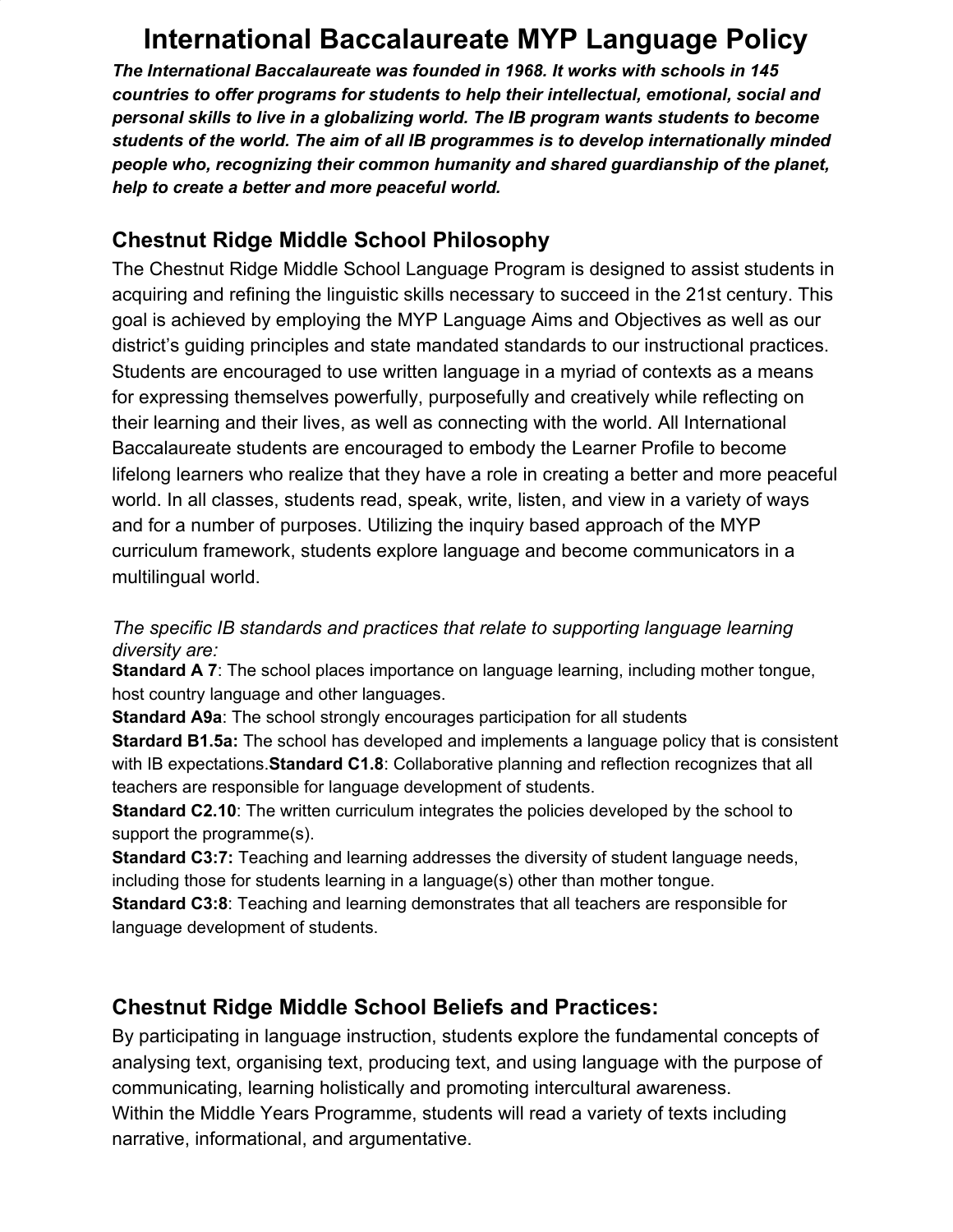Through reading instruction, students will locate, evaluate, and synthesize information in order to create new knowledge. Another critical aspect of Chestnut Ridge Middle School language instruction is the acquisition and application of listening and speaking skills in order to enhance comprehension and communication.

# *In order to provide students with an authentic and diverse language and literature learning experience, teachers will:*

- Use the MYP aims and objectives as best practice
- Instruct with Reading/Writing Workshop methodologies where appropriate
- Facilitate reading in all subject areas
- Provide cross curricular connections between texts when available
- Utilize a variety of texts and media including global works and perspectives
- Group students based on interest, ability, and data
- Use formative assessments to drive instruction
- Design reading/writing instruction with authentic summative assessments
- Participate in state and federally mandated assessments
- Provide opportunities for students to take action within the larger community
- Focus on multiple learning experiences
- Provide opportunities to increase intercultural awareness through language instruction

## **Instruction and Assessment in Language**

Becoming culturally and linguistically proficient in two or more languages is the essence of Language Acquisition instruction for Chestnut Ridge Middle School. The acquisition of language is seen as a continuum along which each individual student progress in a variety of courses. Informal, Formative and Summative Assessments are used to monitor the effectiveness of differentiated strategies for learners with specific language needs.

In order to provide students with an authentic and diverse language acquisition learning experience, teachers will:

- Use the MYP aims and objectives as best practice
- Set goals based on an outcome of proficient communication, regardless of a student's starting point or background in the language
- Include aspects of culture as part of the curriculum
- Employ an interactive approach to language learning
- Integrate the skill areas of listening, speaking, reading, writing, and viewing
- Embed grammatical structures and vocabulary development within instruction
- Use formative assessments to drive instruction
- Design instruction for authentic summative assessment
- Provide opportunities for students to take action within the larger community

# **Chestnut Ridge Middle School Language Profile**

The language of instruction at Chestnut Ridge Middle School is English. Through schoolwide direct instruction, students develop fluency and literacy skills necessary to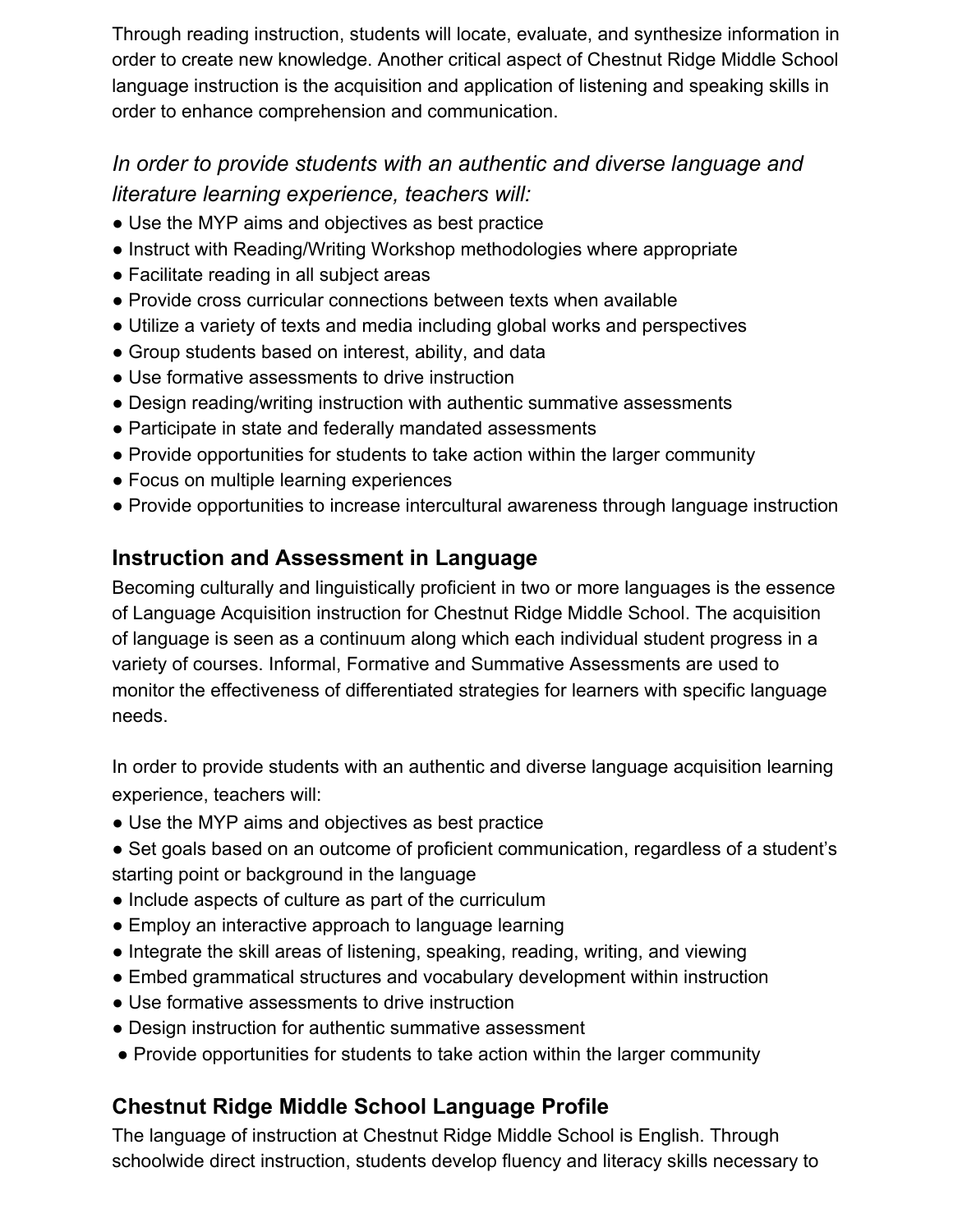ensure their ability to communicate effectively. The Language Profiles for each learner is

**Entering Emerging Transitional Expanding Commanding** 

Student progress is assessed and tracked through the NYESLAT in the following four areas: Speaking, Writing, Listening, and Reading.

All ENL students are included in the general education and are mainstreamed. Entering and Emerging students have a stand alone period with an ENL teacher.

As required by the State of New York, the Common Core Standards are implemented in all grade levels. However, our school serves a diverse population. Students come from more than 18 countries and speak more than 13 languages:

| English               | Polish | Tamil   | French         | Spanish   |
|-----------------------|--------|---------|----------------|-----------|
| <b>Haitian Creole</b> | Urdu   | Pidgins | Vietnamese     | Sinhalese |
| Ukrainian             | Arabic | Russian | Serbo Croatian |           |

## **Chestnut Ridge Middle School International Baccalaureate Mission:**

- 1. Support *multilingualism* as a fundamental part of increasing *intercultural* understanding and *international-mindedness*.
- 2. Extend *access* to an IB education for students from a variety of cultural and linguistic backgrounds.

With these aims in mind, our school has instituted its language policy to provide a framework that will ensure that the IB's values and aims in relation to access and multilingualism are reflected in the organization's activities.

# **Our Language Offerings**

- 1. Spanish, beginner, intermediate and advanced levels, and Mother Tongue instruction in Spanish
- 2. French, beginner, intermediate and advanced levels

# **Support for Mother Tongues at Chestnut Ridge Middle School**

We support our families whose native language is not English. We encourage our parents and students to speak and develop their mother tongue at home. This strengthens the child's language skills while instilling a sense of importance about his/her culture. Furthermore, we aim to support students and families in the maintenance and development of mother tongue language and literacy skills. This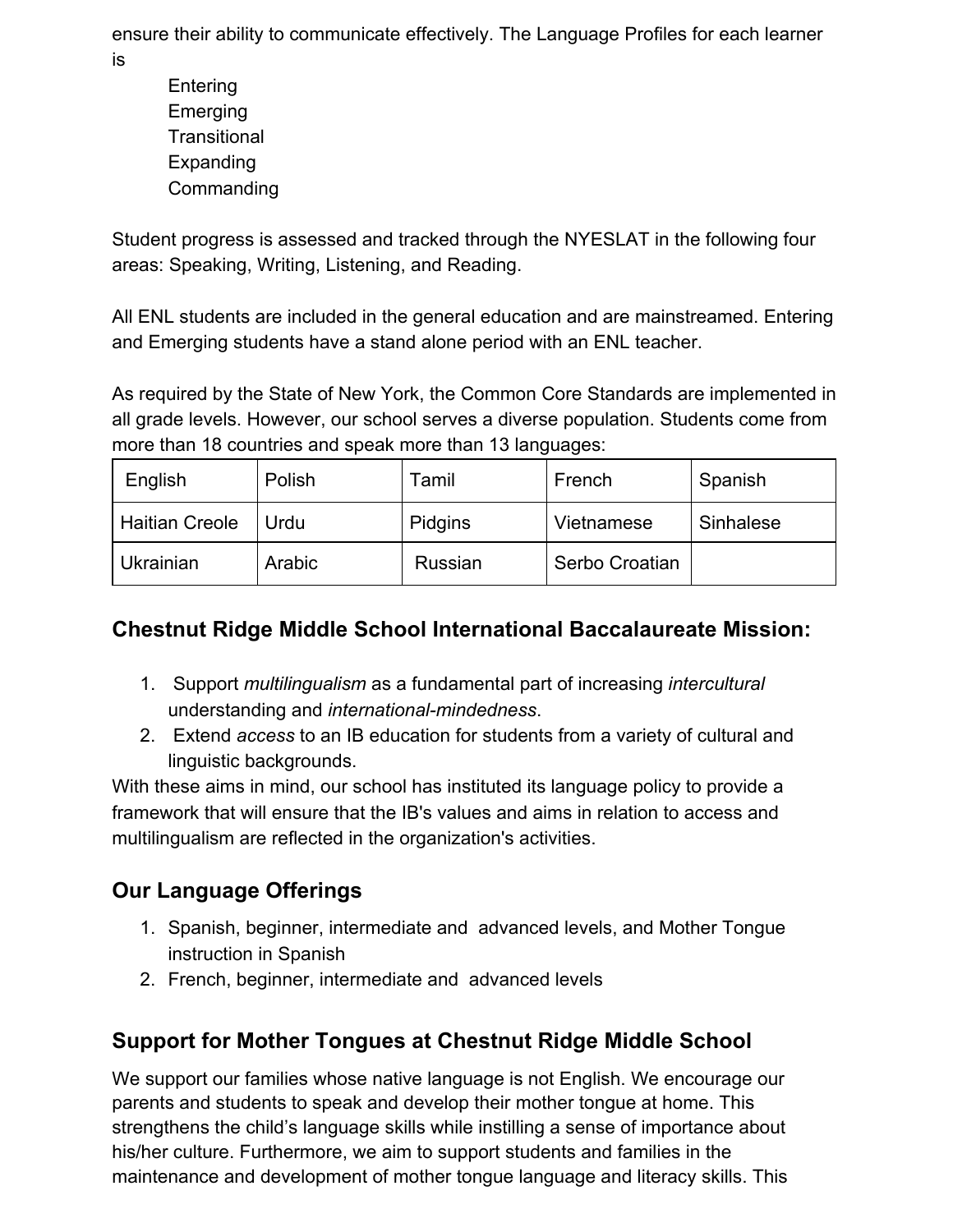includes the active support and development of the mother tongue through recognizing mother tongue language such as Spanish. We assist parents in accessing materials in the mother-tongue languages, such as Spanish and French Creole, and offering translation services in writing on flyers, progress reports, report cards in addition to verbally through automated telephone calls. When parents need translation in parent/teacher conferences or on the phone, a translator is provided. The library offers books in other languages. Finally, there is a Book Club that reads books in Spanish.

#### **Global Vision**

- Chestnut Ridge Middle School encourages students to view and meet challenges from a global perspective
- Language learning promotes international mindedness and multicultural understanding
- Students become bi-and multilingual, positioning them for success in today's global world

### **Extra-Curricular Language and Culture Opportunities:**

Some of the CRMS initiatives to push our students to be **inquirers** and **communicators**

- 1. Spanish Book Club
- 2. International Book Club
- 3. Digital activities in Spanish & French
- 4. Community project Service
- 5. Neighbor to Neighbor Club
- 6. Shoots & Roots

#### **English as a Second Language Support for our Students and our Families:**

Language instruction at Chestnut Ridge Middle School seeks to be as inclusive as possible. Accommodations are made for students needing additional language support. Students acquiring English as a second language participate in the ELL program in order to expedite English language learning, enhance United States acculturation, and to receive support that helps foster success in general education classes.

- Currently, Chestnut Ridge Middle School has three full-time ELL teachers.
- Approximately twenty percent of our student population qualifies as English Language Learners.
- ELL(English Language Learners) teachers collaborate with content area teachers to assist the academic needs of the student.
- Students must preserve their mother-tongue language. We encourage students to continue to use their mother-tongue language skills because this allows them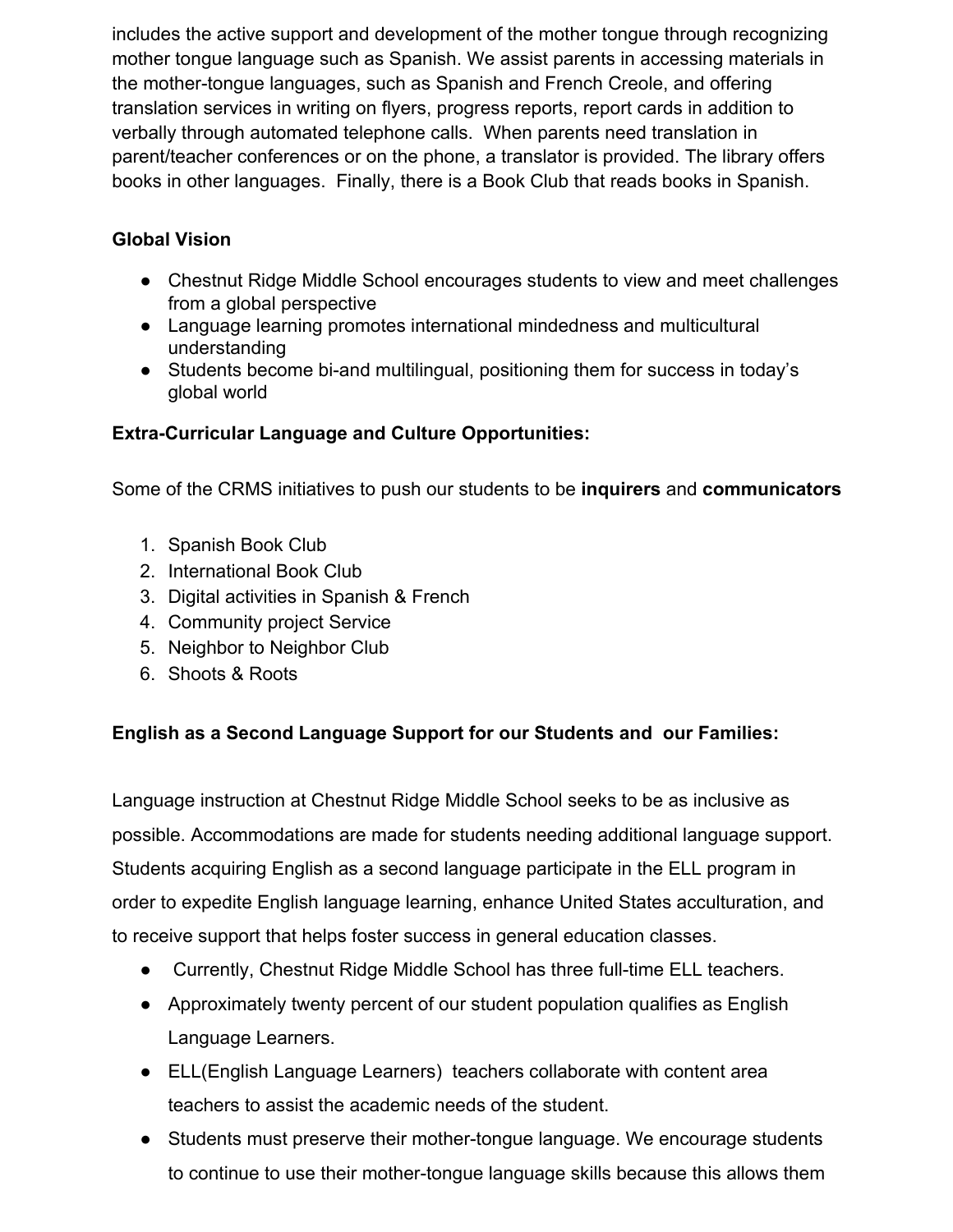to embrace their personal identity, highlight their cultural heritage, and increase their overall ability to learn. Students are provided with resources such as free peer-tutoring for those who are Spanish speakers. All teachers collaborate with our English Language Learner to ensure that instructional strategies are appropriate and facilitate learning.

- Students and parents are provided with translators during conferences and schoolwide meetings.
- Translation of school documents and phone messages into Spanish & Creole.
- Translation services at school events including Parent/Teacher Conferences.
- Chestnut Ridge Middle School employs a bilingual guidance Counselor, Mrs. Luna to help students and parents.
- All teachers commit to provide regular before or after-school or lunchtime tutorial sessions whereby students are able to get one-to-one or small group support.
- Students are not forced to learn another language. Here at Chestnut Ridge Middle School, we celebrate students' home language.
- Every student should express themselves in a way that is most comfortable for them and

# **Chestnut Ridge Middle School Strategies with ELL Students**

1. Videos – Show videos to students of particular subjects, stories or

plays to introduce and to finish the lesson

2. Culturally Responsive Instruction – Use students diverse backgrounds in creating lessons

3. Hands-on activities – Draw a map of your neighborhood, create a diorama, flash cards, labels

4. Games – Cultural Bingo

5. American Cultural Awareness – Actual American celebrations such as Thanksgiving or Veterans Day with food and explanations.

6. Pairing – Non English speaker/reader/writer paired with intermediate level student who can speak the particular native language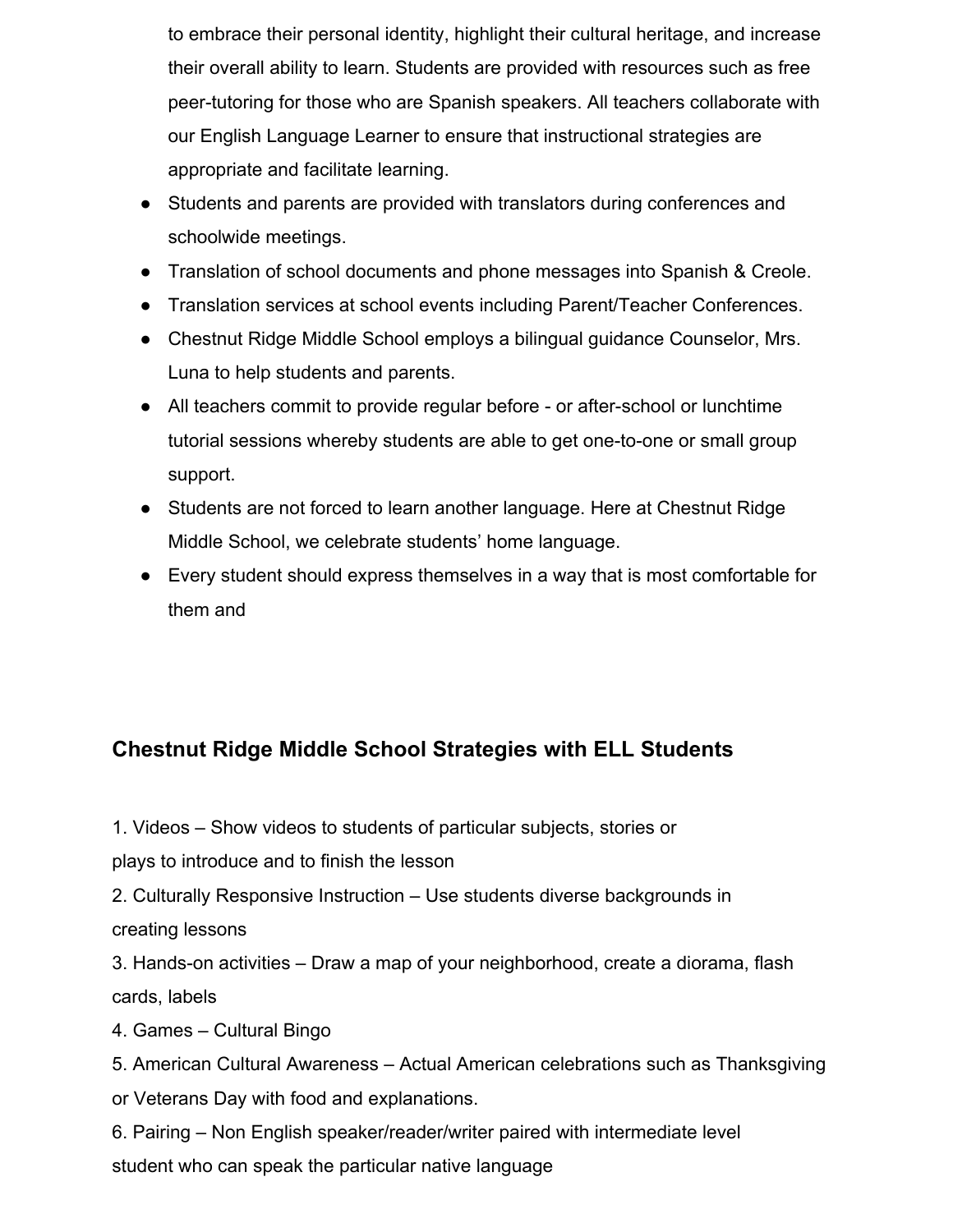- 7. Cooperative Learning Group 3-4 with specific roles
- 8. Native language support Tutors
- 9. Collaboration Among teachers: ESL and mainstream teachers

10. Parental Involvement- Tutors as interpreters for communicating with Parents.

11. Label Everything Possible in the room in English and the ELL

student's Native language

**The Language Policy Committee is comprised of Administrators, Teachers, Parents, and Students and is reviewed bi-annually.**

**Suggestions for Action Plan – Increasing Inclusion, Participation and Engagement to Languages**

| Challenge                                                                                                       | <b>Actions to be taken</b>                 | <b>Evidence to show</b><br>completion                                                                                                         | <b>Date</b><br><b>Completed</b> |
|-----------------------------------------------------------------------------------------------------------------|--------------------------------------------|-----------------------------------------------------------------------------------------------------------------------------------------------|---------------------------------|
| Large Spanish<br>population: 54% at<br>CRMS.<br>Students need to learn<br>the language but also<br>the culture. | More Spanish Speaker<br>teachers           | Students are<br>supported by Staff<br>and are supported<br>by PPS and<br><b>Instructional Staff</b><br>with transitioning<br>into our school. |                                 |
| Parents do not speak<br>English. They struggle                                                                  | More translators during<br>Parent-Teachers | Parental<br>involvement and                                                                                                                   |                                 |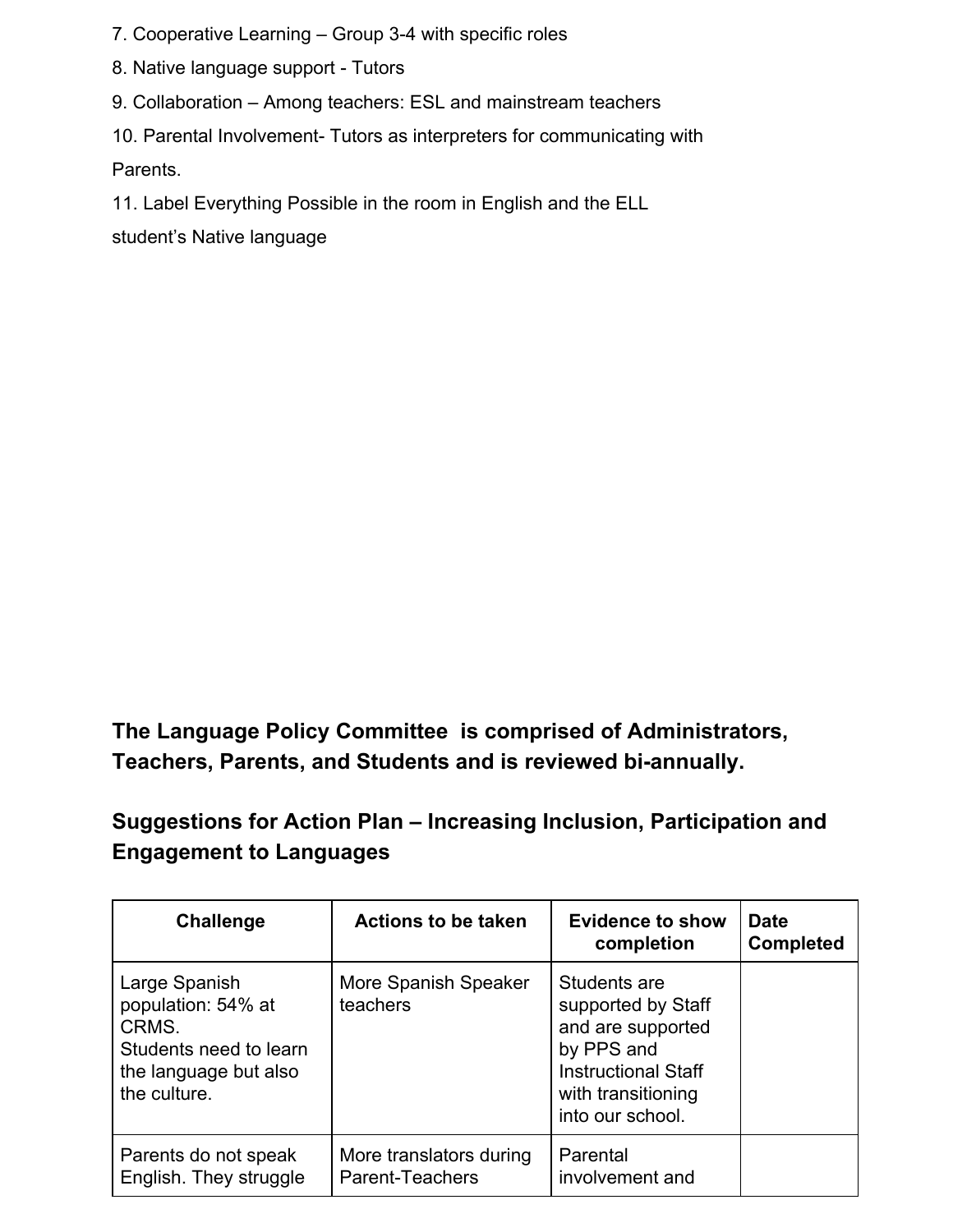| to understand their<br>children's school life.                                                                                                              | meetings and during<br>assemblies and school<br>activities                                                                                                                                                                  | attend all school<br>events.                                                                                                                                                                                                                                                                                                                                                                                                                                                                                                      |  |
|-------------------------------------------------------------------------------------------------------------------------------------------------------------|-----------------------------------------------------------------------------------------------------------------------------------------------------------------------------------------------------------------------------|-----------------------------------------------------------------------------------------------------------------------------------------------------------------------------------------------------------------------------------------------------------------------------------------------------------------------------------------------------------------------------------------------------------------------------------------------------------------------------------------------------------------------------------|--|
| Open minded teachers<br>and students.<br>Students should speak<br>the language where the<br>feel the most<br>comfortable so they can<br>express themselves. | Cross curriculum<br>lessons<br>Share ideas and<br>present cultural<br>differences<br>Students have to<br>$\bullet$<br>present their<br>language.Modify<br>instruction<br><b>Differentiated</b><br>levels of<br>instructions | International Day<br>Passport Day,<br>where every student<br>can present his or<br>her country. Give<br>geography more<br>meaning as all class<br>members use maps<br>to<br>show their families'<br>origins. Encourage<br>your<br>ELL student to share<br>his/her culture and<br>language with you<br>and the class. Make<br>a<br>picture dictionary<br>with words in the<br>student's language<br>(written by the<br>student is<br>he or she has been<br>to school in another<br>country) and words<br>in English.<br>vocabulary |  |
| Native Speakers are<br>often classified as<br>Special Needs.<br>They need to be<br>assessed.<br>How do we remove<br>stigma?                                 | We need to check their<br>status. Are they special<br>needs or do they<br>struggle with English.                                                                                                                            | Students with these<br>needs are supported<br>in Special Education<br>as well as through<br>ELL services.                                                                                                                                                                                                                                                                                                                                                                                                                         |  |
| ELL students struggle<br>with grammar and<br>spelling                                                                                                       | Computer programs for<br>grammar and spelling                                                                                                                                                                               |                                                                                                                                                                                                                                                                                                                                                                                                                                                                                                                                   |  |
| <b>MYP Community</b><br><b>Service Projects</b>                                                                                                             | <b>Differentiated</b><br>levels<br>Students have to<br>present their<br>language.                                                                                                                                           | <b>ELL</b> students are<br>given the<br>opportunity to select<br>a Mentor who<br>speaks his or her<br>native language,<br>students complete<br>their projects in their                                                                                                                                                                                                                                                                                                                                                            |  |